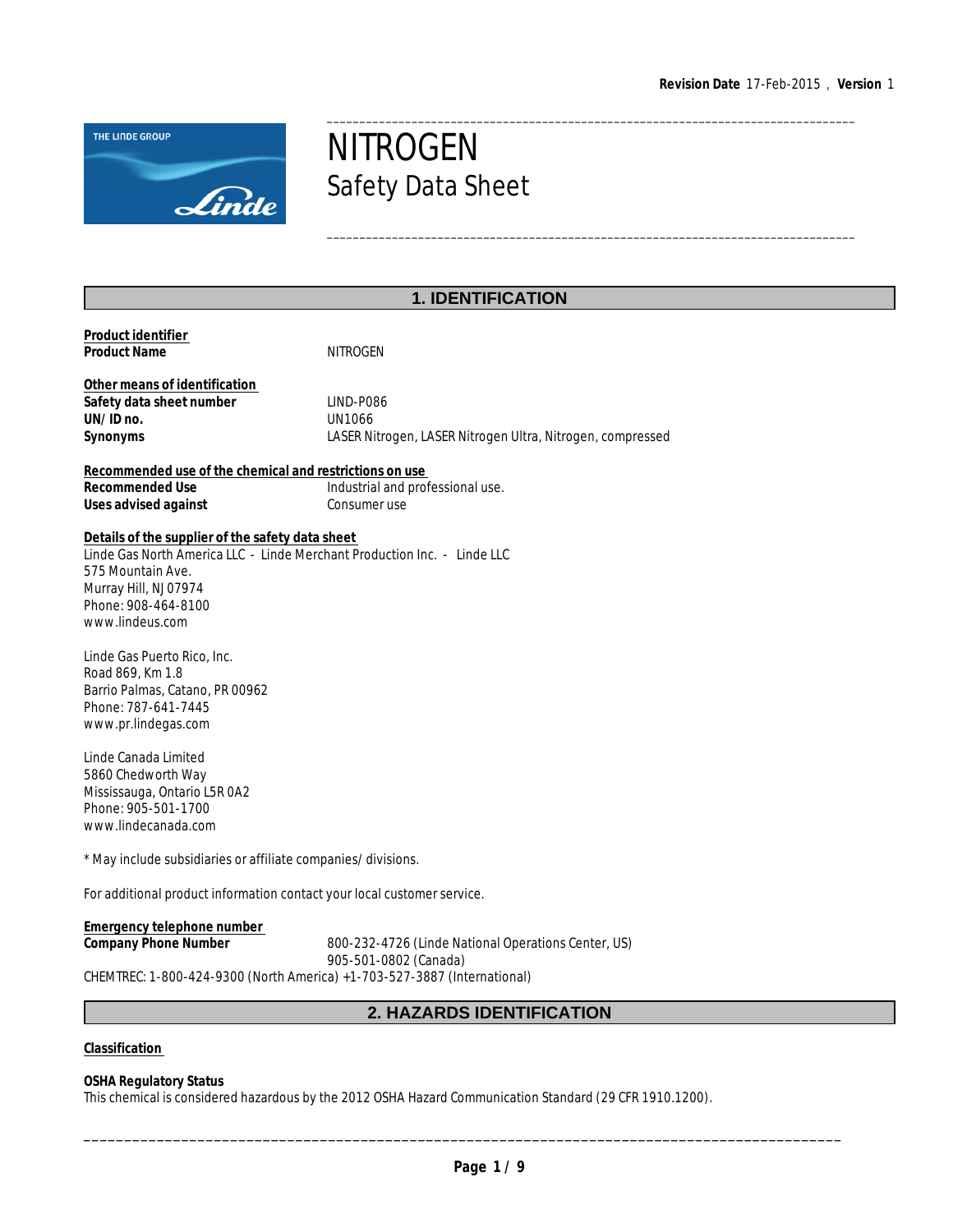| Gases<br>pressure<br>ma         | gas                          |
|---------------------------------|------------------------------|
| Simple<br>1117<br>viant.<br>asu | M<br>د با ا<br>$\sim$ $\sim$ |

**Label elements** 



**Signal word Warning**

**Hazard Statements**

Contains gas under pressure; may explode if heated May displace oxygen and cause rapid suffocation

**Precautionary Statements - Prevention** Do not handle until all safety precautions have been read and understood Use and store only outdoors or in a well ventilated place Use backflow preventive device in piping Use only with equipment rated for cylinder pressure Close valve after each use and when empty

**Precautionary Statements - Response** IF INHALED: Remove person to fresh air and keep comfortable for breathing. Get medical attention/advice.

**Precautionary Statements - Storage** Protect from sunlight when ambient temperature exceeds 52°C/125°F

**Hazards not otherwise classified (HNOC)**  Not applicable

**Other Information** 

## **3. COMPOSITION/INFORMATION ON INGREDIENTS**

| <b>Chemical Name</b>                                                                                                                                                                                              | CAS No.                                                  | Volume %                     | Chemical Formula |
|-------------------------------------------------------------------------------------------------------------------------------------------------------------------------------------------------------------------|----------------------------------------------------------|------------------------------|------------------|
| Nitrogen                                                                                                                                                                                                          | 7727-37-9                                                | 100                          | N <sub>2</sub>   |
|                                                                                                                                                                                                                   |                                                          | <b>4. FIRST AID MEASURES</b> |                  |
| Description of first aid measures                                                                                                                                                                                 |                                                          |                              |                  |
| General advice                                                                                                                                                                                                    | Show this safety data sheet to the doctor in attendance. |                              |                  |
| Remove to fresh air and keep comfortable for breathing. If breathing is difficult, give oxygen. If<br><b>Inhalation</b><br>breathing has stopped, give artificial respiration. Get medical attention immediately. |                                                          |                              |                  |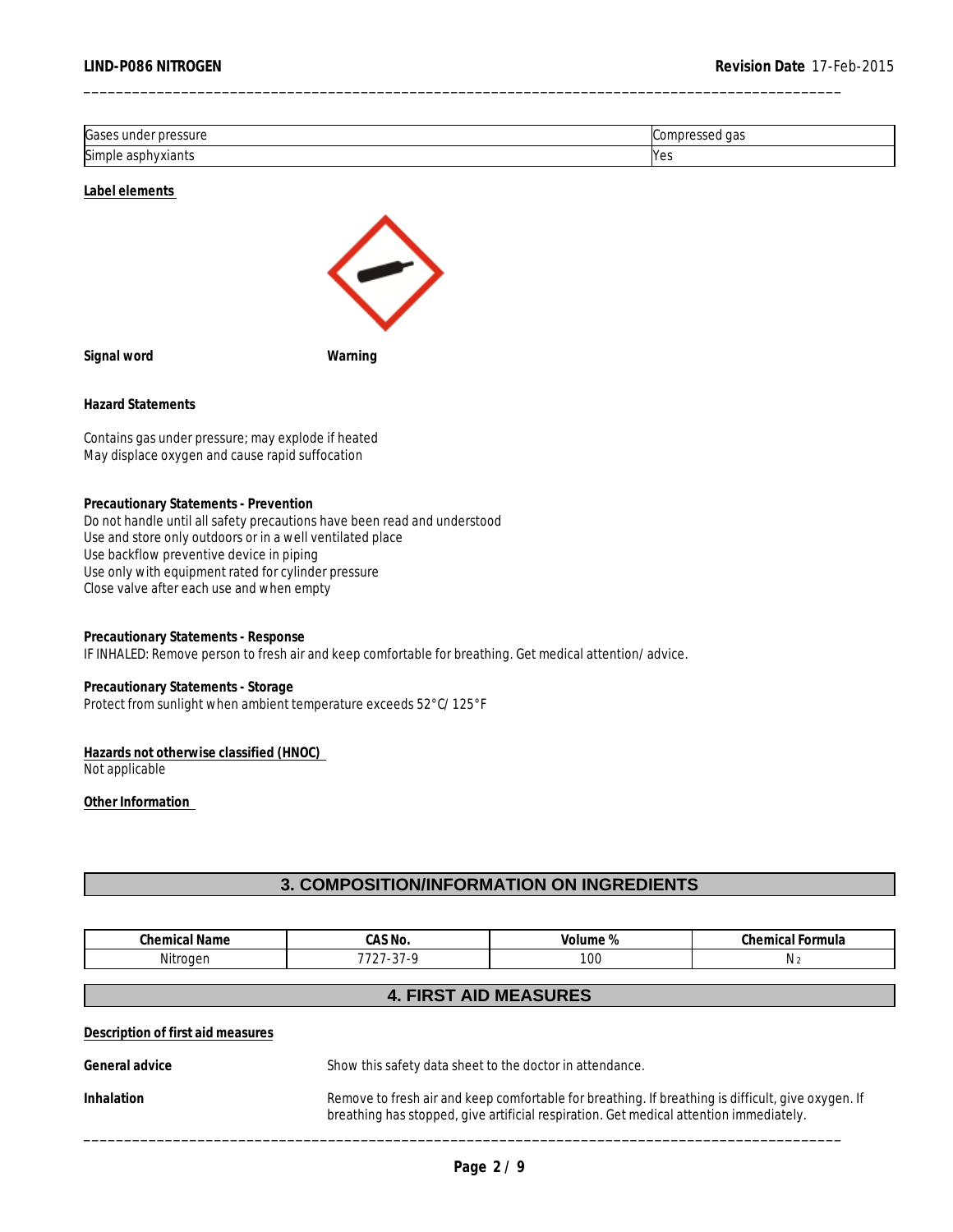| Skin contact                                                               | None under normal use. Get medical attention if symptoms occur.                                                                                                                                                                                                                                                                                                                                                                                                                                                                |  |  |  |  |
|----------------------------------------------------------------------------|--------------------------------------------------------------------------------------------------------------------------------------------------------------------------------------------------------------------------------------------------------------------------------------------------------------------------------------------------------------------------------------------------------------------------------------------------------------------------------------------------------------------------------|--|--|--|--|
| Eye contact                                                                | None under normal use. Get medical attention if symptoms occur.                                                                                                                                                                                                                                                                                                                                                                                                                                                                |  |  |  |  |
| Ingestion                                                                  | Not an expected route of exposure.                                                                                                                                                                                                                                                                                                                                                                                                                                                                                             |  |  |  |  |
| Self-protection of the first aider                                         | RESCUE PERSONNEL SHOULD BE EQUIPPED WITH SELF-CONTAINED BREATHING APPARATUS.                                                                                                                                                                                                                                                                                                                                                                                                                                                   |  |  |  |  |
| Most important symptoms and effects, both acute and delayed                |                                                                                                                                                                                                                                                                                                                                                                                                                                                                                                                                |  |  |  |  |
| Symptoms                                                                   | Simple asphyxiant. May cause suffocation by displacing the oxygen in the air. Exposure to<br>oxygen-deficient atmosphere (<19.5%) may cause dizziness, drowsiness, nausea, vomiting, excess<br>salivation, diminished mental alertness, loss of consciousness and death. Exposure to atmospheres<br>containing 8-10% or less oxygen will bring about unconsciousness without warning and so quickly<br>that the individuals cannot help or protect themselves. Lack of sufficient oxygen may cause serious<br>injury or death. |  |  |  |  |
| Indication of any immediate medical attention and special treatment needed |                                                                                                                                                                                                                                                                                                                                                                                                                                                                                                                                |  |  |  |  |
| Note to physicians                                                         | Treat symptomatically.                                                                                                                                                                                                                                                                                                                                                                                                                                                                                                         |  |  |  |  |
|                                                                            |                                                                                                                                                                                                                                                                                                                                                                                                                                                                                                                                |  |  |  |  |

## **5. FIRE-FIGHTING MEASURES**

## **Suitable extinguishing media**

Use extinguishing measures that are appropriate to local circumstances and the surrounding environment.

#### **Specific extinguishing methods**

Continue to cool fire exposed cylinders until flames are extinguished. Damaged cylinders should be handled only by specialists.

## **Specific hazards arising from the chemical**

Non-flammable gas. Cylinders may rupture under extreme heat.

#### **Protective equipment and precautions for firefighters**

As in any fire, wear self-contained breathing apparatus pressure-demand, MSHA/NIOSH (approved or equivalent) and full protective gear.

## **6. ACCIDENTAL RELEASE MEASURES**

**Personal precautions, protective equipment and emergency procedures** 

| Personal precautions                                 | Evacuate personnel to safe areas. Ensure adequate ventilation, especially in confined areas.<br>Monitor oxygen level. Wear self-contained breathing apparatus when entering area unless<br>atmosphere is proved to be safe.                          |  |
|------------------------------------------------------|------------------------------------------------------------------------------------------------------------------------------------------------------------------------------------------------------------------------------------------------------|--|
| Environmental precautions                            |                                                                                                                                                                                                                                                      |  |
| Environmental precautions                            | Prevent spreading of vapors through sewers, ventilation systems and confined areas.                                                                                                                                                                  |  |
| Methods and material for containment and cleaning up |                                                                                                                                                                                                                                                      |  |
| Methods for containment                              | Stop the flow of gas or remove cylinder to outdoor location if this can be done without risk. If leak is<br>in container or container valve, contact the appropriate emergency telephone number in Section 1<br>or call your closest Linde location. |  |
| Methods for cleaning up                              | Return cylinder to Linde or an authorized distributor.                                                                                                                                                                                               |  |
|                                                      | 7. HANDLING AND STORAGE                                                                                                                                                                                                                              |  |
|                                                      |                                                                                                                                                                                                                                                      |  |
|                                                      |                                                                                                                                                                                                                                                      |  |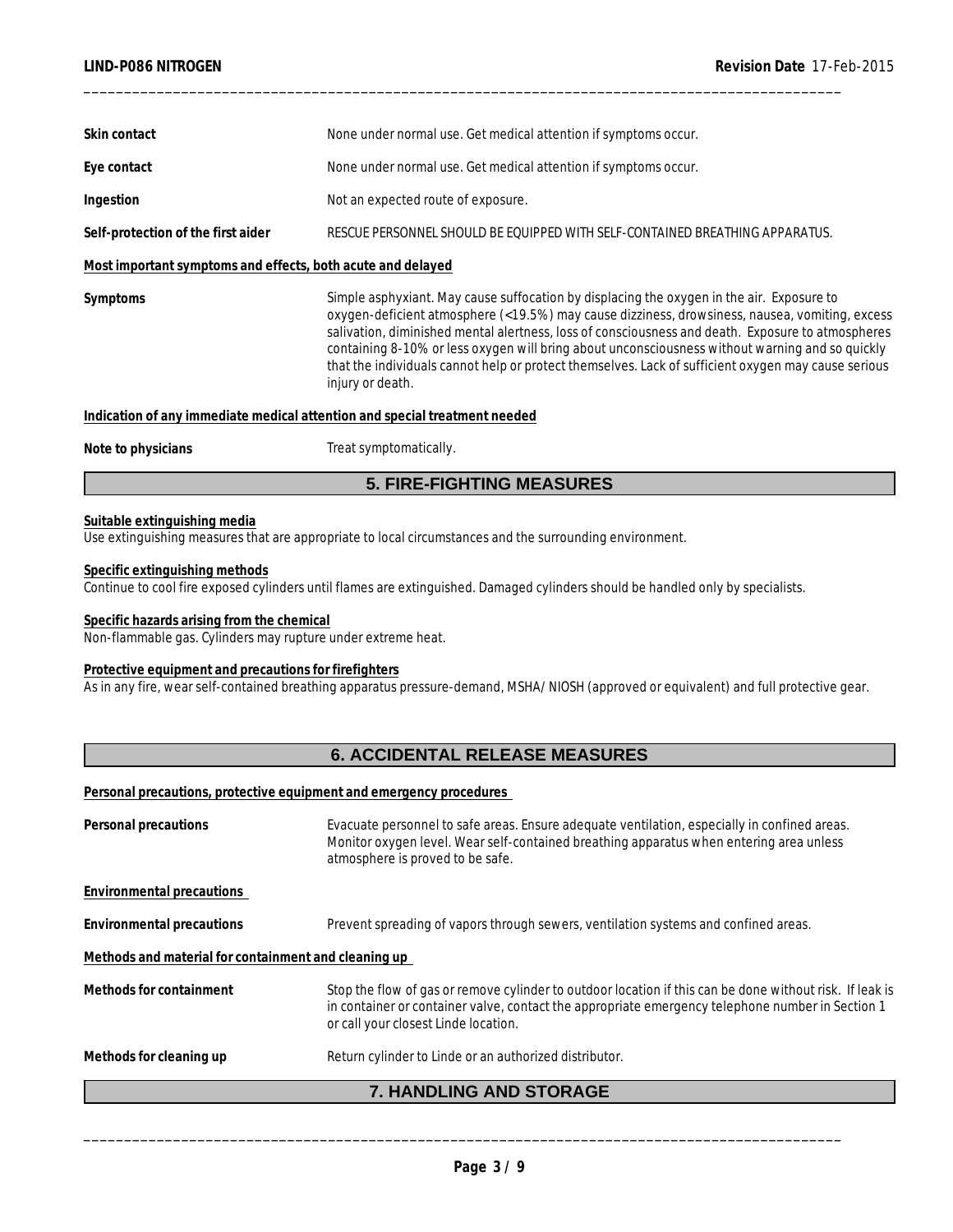## **Precautions for safe handling**

**Advice on safe handling**

|                                                                       | Protect cylinders from physical damage; do not drag, roll, slide or drop. When moving cylinders,<br>even for short distance, use a cart designed to transport cylinders. Never attempt to lift a cylinder<br>by its valve protection cap. Never insert an object (e.g. wrench, screwdriver, pry bar,etc.) into valve<br>cap openings. Doing so may damage valve, causing leak to occur. Use an adjustable strap wrench to<br>remove over-tight or rusted caps. Use only with adequate ventilation. Use equipment rated for<br>cylinder pressure. Use backflow preventive device in piping. Close valve after each use and when<br>empty. If user experiences any difficulty operating cylinder valve discontinue use and contact<br>supplier. Ensure the complete gas system has been checked for leaks before use. |
|-----------------------------------------------------------------------|---------------------------------------------------------------------------------------------------------------------------------------------------------------------------------------------------------------------------------------------------------------------------------------------------------------------------------------------------------------------------------------------------------------------------------------------------------------------------------------------------------------------------------------------------------------------------------------------------------------------------------------------------------------------------------------------------------------------------------------------------------------------------------------------------------------------|
|                                                                       | Never put cylinders into trunks of cars or unventilated areas of passenger vehicles. Never attempt<br>to refill a compressed gas cylinder without the owner's written consent. Never strike an arc on a<br>compressed gas cylinder or make a cylinder a part of an electrical circuit.                                                                                                                                                                                                                                                                                                                                                                                                                                                                                                                              |
|                                                                       | Only experienced and properly instructed persons should handle gases under pressure. Always<br>store and handle compressed gas cylinders in accordance with Compressed Gas Association,<br>pamphlet CGA-P1, Safe Handling of Compressed Gases in Containers.                                                                                                                                                                                                                                                                                                                                                                                                                                                                                                                                                        |
|                                                                       | For additional recommendations consult Compressed Gas Association's (CGA) Safety Bulletin SB-2,<br>Oxygen-Deficient Atmospheres.                                                                                                                                                                                                                                                                                                                                                                                                                                                                                                                                                                                                                                                                                    |
| Conditions for safe storage, including any incompatibilities          |                                                                                                                                                                                                                                                                                                                                                                                                                                                                                                                                                                                                                                                                                                                                                                                                                     |
| <b>Storage Conditions</b>                                             | Store in cool, dry, well-ventilated area of non-combustible construction away from heavily<br>trafficked areas and emergency exits. Keep at temperatures below 52°C / 125°F. Cylinders should<br>be stored upright with valve protection cap in place and firmly secured to prevent falling. Full and<br>empty cylinders should be segregrated. Use a "first in-first out" inventory system to prevent full<br>cylinders from being stored for excessive periods of time. Stored containers should be periodically<br>checked for general condition and leakage.                                                                                                                                                                                                                                                    |
| Incompatible materials                                                | None known.                                                                                                                                                                                                                                                                                                                                                                                                                                                                                                                                                                                                                                                                                                                                                                                                         |
|                                                                       | 8. EXPOSURE CONTROLS/PERSONAL PROTECTION                                                                                                                                                                                                                                                                                                                                                                                                                                                                                                                                                                                                                                                                                                                                                                            |
| Control parameters                                                    |                                                                                                                                                                                                                                                                                                                                                                                                                                                                                                                                                                                                                                                                                                                                                                                                                     |
| <b>Exposure Guidelines</b>                                            | This product, as supplied, does not contain any hazardous materials with occupational exposure                                                                                                                                                                                                                                                                                                                                                                                                                                                                                                                                                                                                                                                                                                                      |
| Appropriate engineering controls                                      | limits established by the region specific regulatory bodies.                                                                                                                                                                                                                                                                                                                                                                                                                                                                                                                                                                                                                                                                                                                                                        |
| <b>Engineering Controls</b>                                           | Local exhaust ventilation to prevent accumulation of high concentrations and maintain air-oxygen<br>levels at or above 19.5%. Oxygen detectors should be used when asphyxiating gases may be<br>released. Systems under pressure should be regularly checked for leakages.                                                                                                                                                                                                                                                                                                                                                                                                                                                                                                                                          |
| Individual protection measures, such as personal protective equipment |                                                                                                                                                                                                                                                                                                                                                                                                                                                                                                                                                                                                                                                                                                                                                                                                                     |
| Eye/face protection                                                   | Wear safety glasses with side shields (or goggles).                                                                                                                                                                                                                                                                                                                                                                                                                                                                                                                                                                                                                                                                                                                                                                 |
| Skin and body protection                                              | Work gloves and safety shoes are recommended when handling cylinders.                                                                                                                                                                                                                                                                                                                                                                                                                                                                                                                                                                                                                                                                                                                                               |
| Respiratory protection                                                | Use positive pressure airline respirator with escape cylinder or self contained breathing apparatus<br>for oxygen-deficient atmospheres (<19.5%).                                                                                                                                                                                                                                                                                                                                                                                                                                                                                                                                                                                                                                                                   |
| <b>General Hygiene Considerations</b>                                 | Handle in accordance with good industrial hygiene and safety practice.                                                                                                                                                                                                                                                                                                                                                                                                                                                                                                                                                                                                                                                                                                                                              |
|                                                                       |                                                                                                                                                                                                                                                                                                                                                                                                                                                                                                                                                                                                                                                                                                                                                                                                                     |

\_\_\_\_\_\_\_\_\_\_\_\_\_\_\_\_\_\_\_\_\_\_\_\_\_\_\_\_\_\_\_\_\_\_\_\_\_\_\_\_\_\_\_\_\_\_\_\_\_\_\_\_\_\_\_\_\_\_\_\_\_\_\_\_\_\_\_\_\_\_\_\_\_\_\_\_\_\_\_\_\_\_\_\_\_\_\_\_\_\_\_\_\_

# **9. PHYSICAL AND CHEMICAL PROPERTIES**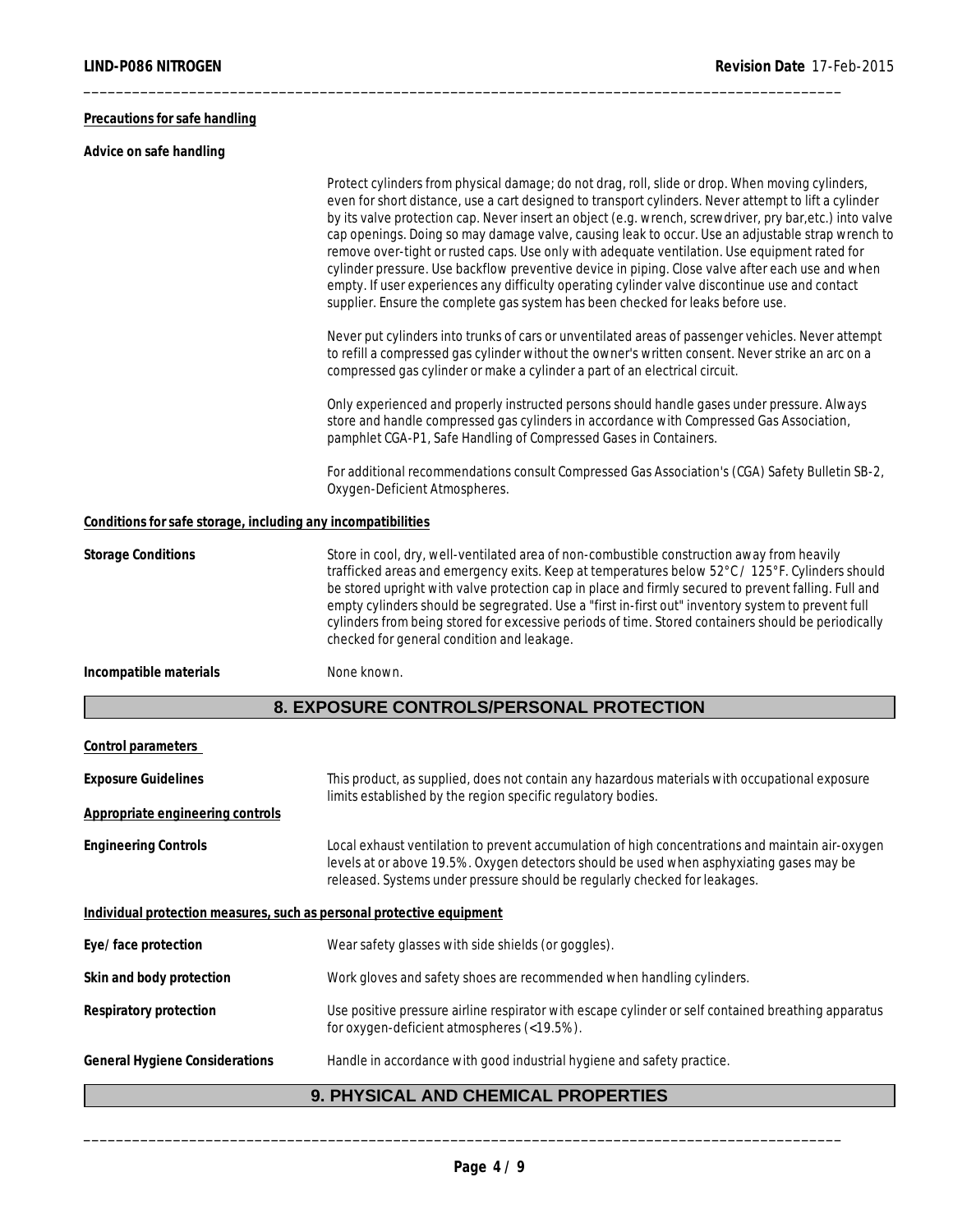**Information on basic physical and chemical properties** 

| Physical state            | Compressed gas            |
|---------------------------|---------------------------|
| Appearance                | Colorless.                |
| Odor                      | Odorless.                 |
| Odor threshold            | Not applicable            |
| рH                        | No data available         |
| Melting point             | $-209.9$ °C / $-345.9$ °F |
| Evaporation rate          | Not applicable            |
| Lower flammability limit: | Not applicable            |
| Upper flammability limit: | Not applicable            |
| Flash point               | Not applicable            |
| Autoignition temperature  | No data available         |
| Decomposition temperature | No data available         |
| Water solubility          | Slightly soluble          |
| Partition coefficient     | No data available         |
| Kinematic viscosity       | Not applicable            |

| Chemical Name | Molecular weight | Boiling point |                | Vapor Pressure Vapor density (air | <b>Gas Density</b> | Critical    |
|---------------|------------------|---------------|----------------|-----------------------------------|--------------------|-------------|
|               |                  |               |                | $=$                               | Ka/m3@20°C         | Temperature |
| Nitrogen      | 28.01            | 196 °C∶       | Above critical | 0.97                              | .153               | $-146.9 °C$ |
|               |                  |               | temperature    |                                   |                    |             |

\_\_\_\_\_\_\_\_\_\_\_\_\_\_\_\_\_\_\_\_\_\_\_\_\_\_\_\_\_\_\_\_\_\_\_\_\_\_\_\_\_\_\_\_\_\_\_\_\_\_\_\_\_\_\_\_\_\_\_\_\_\_\_\_\_\_\_\_\_\_\_\_\_\_\_\_\_\_\_\_\_\_\_\_\_\_\_\_\_\_\_\_\_

## **10. STABILITY AND REACTIVITY**

#### **Reactivity**

Not reactive under normal conditions.

# **Chemical stability**

Stable under normal conditions.

#### **Explosion data**

**Sensitivity to Mechanical Impact** None. **Sensitivity to Static Discharge** None.

#### **Possibility of Hazardous Reactions** None under normal processing.

**Conditions to avoid** None under recommended storage and handling conditions (see Section 7).

#### **Incompatible materials** None known.

#### **Hazardous Decomposition Products** None known.

## **11. TOXICOLOGICAL INFORMATION**

#### **Information on likely routes of exposure**

| Inhalation   | Product is a simple asphyxiant. |
|--------------|---------------------------------|
| Skin contact | No data available.              |
| Eye contact  | No data available.              |
|              |                                 |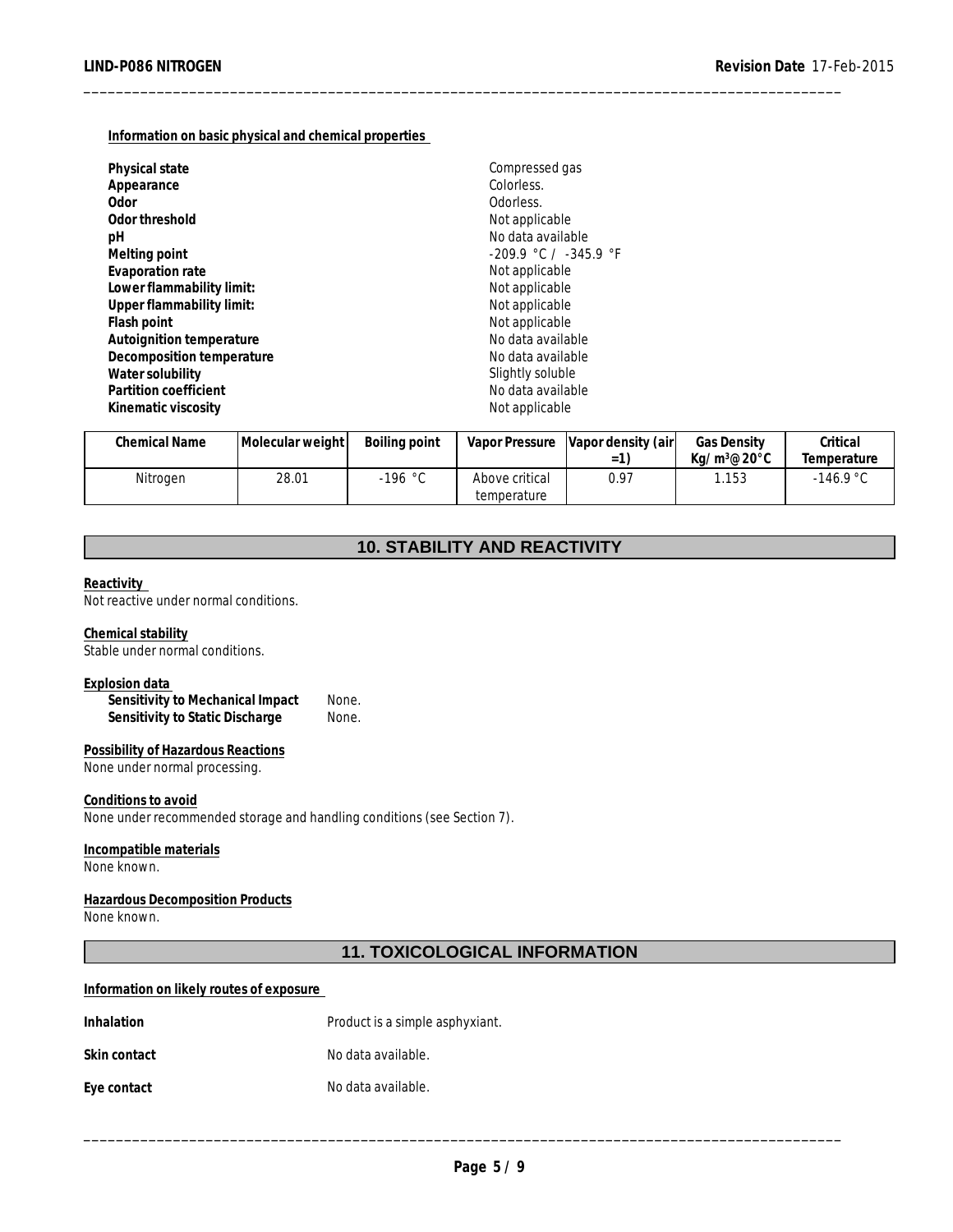| Ingestion                            | Not an expected route of exposure.                                                                  |  |  |  |  |
|--------------------------------------|-----------------------------------------------------------------------------------------------------|--|--|--|--|
| Information on toxicological effects |                                                                                                     |  |  |  |  |
| Symptoms                             | No information available.                                                                           |  |  |  |  |
|                                      | Delayed and immediate effects as well as chronic effects from short and long-term exposure          |  |  |  |  |
| Irritation                           | Not classified.                                                                                     |  |  |  |  |
| Sensitization                        | Not classified.                                                                                     |  |  |  |  |
| Germ cell mutagenicity               | Not classified.                                                                                     |  |  |  |  |
| Carcinogenicity                      | This product does not contain any carcinogens or potential carcinogens listed by OSHA, IARC or NTP. |  |  |  |  |
| Reproductive toxicity                | Not classified.                                                                                     |  |  |  |  |
| Developmental Toxicity               | Not classified.                                                                                     |  |  |  |  |
| STOT - single exposure               | Not classified.                                                                                     |  |  |  |  |
| STOT - repeated exposure             | Not classified.<br>None known.                                                                      |  |  |  |  |
| Chronic toxicity                     |                                                                                                     |  |  |  |  |
| Aspiration hazard                    | Not applicable.                                                                                     |  |  |  |  |
| Numerical measures of toxicity       |                                                                                                     |  |  |  |  |
| <b>Product Information</b>           |                                                                                                     |  |  |  |  |
| Oral LD50                            | No information available                                                                            |  |  |  |  |
| Dermal LD50                          | No information available                                                                            |  |  |  |  |
| Inhalation LC50                      | No information available                                                                            |  |  |  |  |
| Inhalation LC50                      | No information available.                                                                           |  |  |  |  |
|                                      | <b>12. ECOLOGICAL INFORMATION</b>                                                                   |  |  |  |  |
| Ecotoxicity                          |                                                                                                     |  |  |  |  |

No known acute aquatic toxicity.

**Persistence and degradability** Not applicable.

**Bioaccumulation** No information available.

## **13. DISPOSAL CONSIDERATIONS**

## **Waste treatment methods**

**Disposal of wastes** Do not attempt to dispose of residual waste or unused quantities. Return in the shipping container PROPERLY LABELED WITH ANY VALVE OUTLET PLUGS OR CAPS SECURED AND VALVE PROTECTION CAP IN PLACE to Linde for proper disposal.

## **14. TRANSPORT INFORMATION**

#### **DOT**

**UN/ID no.** UN1066 Proper shipping name **Nitrogen**, compressed **Hazard Class** 2.2 **Description** \_\_\_\_\_\_\_\_\_\_\_\_\_\_\_\_\_\_\_\_\_\_\_\_\_\_\_\_\_\_\_\_\_\_\_\_\_\_\_\_\_\_\_\_\_\_\_\_\_\_\_\_\_\_\_\_\_\_\_\_\_\_\_\_\_\_\_\_\_\_\_\_\_\_\_\_\_\_\_\_\_\_\_\_\_\_\_\_\_\_\_\_\_ UN1066, Nitrogen, compressed **Emergency Response Guide Number** 121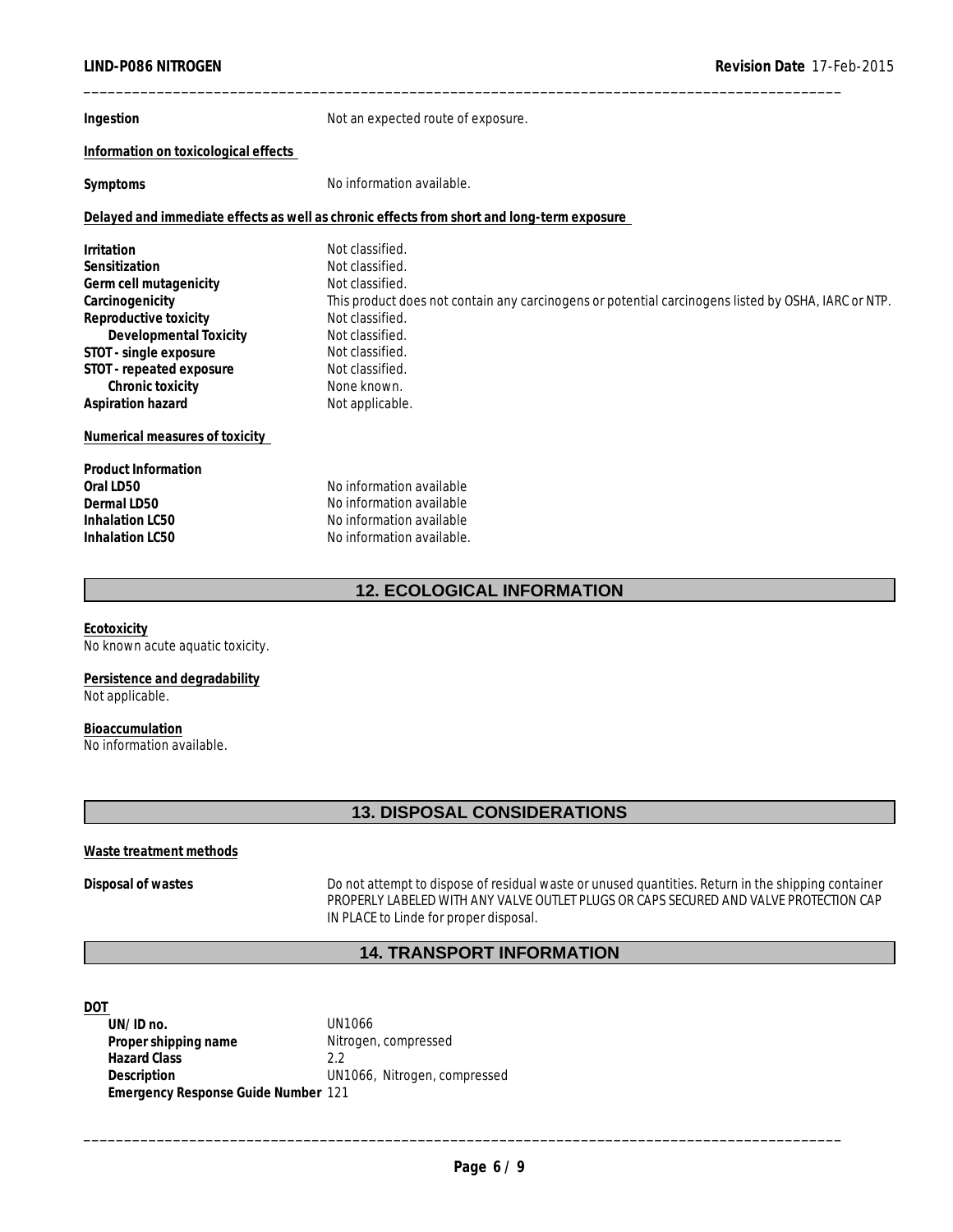| TDG                       |                                   |  |
|---------------------------|-----------------------------------|--|
| UN/ID no.                 | <b>UN1066</b>                     |  |
| Proper shipping name      | Nitrogen, compressed              |  |
| <b>Hazard Class</b>       | 2.2                               |  |
| Description               | UN1066, Nitrogen, compressed      |  |
| MEX                       |                                   |  |
| UN/ID no.                 | <b>UN1066</b>                     |  |
| Proper shipping name      | Nitrogen, compressed              |  |
| <b>Hazard Class</b>       | 2.2                               |  |
| Description               | UN1066, Nitrogen, compressed      |  |
|                           |                                   |  |
| IATA                      |                                   |  |
| UN/ID no.                 | <b>UN1066</b>                     |  |
| Proper shipping name      | Nitrogen, compressed              |  |
| <b>Hazard Class</b>       | 2.2                               |  |
| <b>ERG Code</b>           | 2L                                |  |
| <b>Special Provisions</b> | A69                               |  |
| Description               | UN1066, Nitrogen, compressed      |  |
|                           |                                   |  |
| <b>IMDG</b>               |                                   |  |
| UN/ID no.                 | <b>UN1066</b>                     |  |
| Proper shipping name      | Nitrogen, compressed              |  |
| <b>Hazard Class</b>       | 2.2                               |  |
| EmS-No.                   | $F-C, S-V$                        |  |
| Description               | UN1066, Nitrogen, compressed, 2.2 |  |
| ADR                       |                                   |  |
| UN/ID no.                 | <b>UN1066</b>                     |  |
| Proper shipping name      | Nitrogen, compressed              |  |
| <b>Hazard Class</b>       | 2.2                               |  |
| Classification code       | 1A                                |  |
| Tunnel restriction code   | (E)                               |  |
| <b>Special Provisions</b> | 653                               |  |
| Description               | UN1066, Nitrogen, compressed      |  |

## **15. REGULATORY INFORMATION**

| International Inventories |  |
|---------------------------|--|
| <b>TSCA</b>               |  |
| D.SI                      |  |
| EINECS/ELINCS             |  |

**Complies** Complies Complies

**Legend:** 

**TSCA** - United States Toxic Substances Control Act Section 8(b) Inventory **DSL/NDSL** - Canadian Domestic Substances List/Non-Domestic Substances List **EINECS/ELINCS** - European Inventory of Existing Chemical Substances/European List of Notified Chemical Substances

## **US Federal Regulations**

## **SARA 313**

Section 313 of Title III of the Superfund Amendments and Reauthorization Act of 1986 (SARA). This product does not contain any chemicals which are subject to the reporting requirements of the Act and Title 40 of the Code of Federal Regulations, Part 372

| SARA 311/312 Hazard Categories |     |  |
|--------------------------------|-----|--|
| Acute Health Hazard            | No. |  |
| Chronic Health Hazard          | No  |  |
| Fire Hazard                    | No  |  |
|                                |     |  |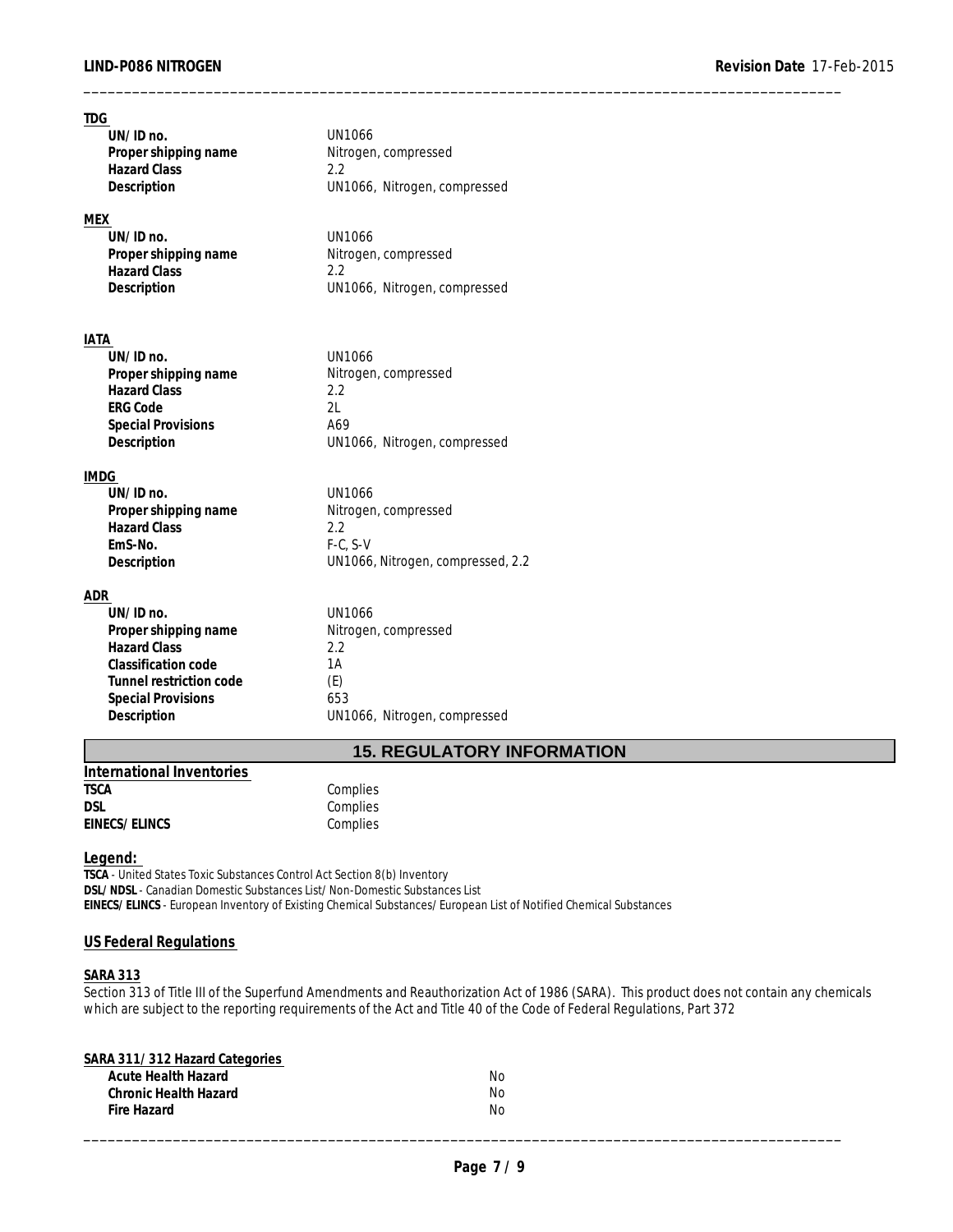| Sudden release of pressure hazard | Yes. |
|-----------------------------------|------|
| Reactive Hazard                   | Nс   |

#### **CERCLA**

This material, as supplied, does not contain any substances regulated as hazardous substances under the Comprehensive Environmental Response Compensation and Liability Act (CERCLA) (40 CFR 302) or the Superfund Amendments and Reauthorization Act (SARA) (40 CFR 355). There may be specific reporting requirements at the local, regional, or state level pertaining to releases of this material

\_\_\_\_\_\_\_\_\_\_\_\_\_\_\_\_\_\_\_\_\_\_\_\_\_\_\_\_\_\_\_\_\_\_\_\_\_\_\_\_\_\_\_\_\_\_\_\_\_\_\_\_\_\_\_\_\_\_\_\_\_\_\_\_\_\_\_\_\_\_\_\_\_\_\_\_\_\_\_\_\_\_\_\_\_\_\_\_\_\_\_\_\_

#### **Clean Air Act, Section 112 Hazardous Air Pollutants (HAPs) (see 40 CFR 61)**

This product does not contain any substances regulated as hazardous air pollutants (HAPS) under Section 112 of the Clean Air Act Amendments of 1990.

#### **CWA (Clean Water Act)**

This product does not contain any substances regulated as pollutants pursuant to the Clean Water Act (40 CFR 122.21 and 40 CFR 122.42).

#### **Risk and Process Safety Management Programs**

This material, as supplied, does not contain any regulated substances with specified thresholds under 40 CFR Part 68. This product does not contain any substances regulated as Highly Hazardous Chemicals pursuant to the 29 CFR Part 1910.110.

#### **US State Regulations**

#### **California Proposition 65**

This product does not contain any Proposition 65 chemicals

#### **U.S. State Right-to-Know Regulations**

| :hemical<br><b>Name</b> | $\sim$<br>CFCAV | $\lambda$<br>$\sim$<br>IVIđ:<br>⊶an Imperio | Pennsvlvania |
|-------------------------|-----------------|---------------------------------------------|--------------|
| Nitrogen                |                 |                                             |              |
| 1-51-7<br>$\epsilon$    |                 |                                             |              |

**Canada**

## **16. OTHER INFORMATION**



**Note:** Ratings were assigned in accordance with Compressed Gas Association (CGA) guidelines as published in CGA Pamphlet P-19-2009, CGA Recommended Hazard Ratings for Compressed Gases, 3rd Edition.

| Issue Date                | 17-Feb-2015      |  |
|---------------------------|------------------|--|
| <b>Revision Date</b>      | 17-Feb-2015      |  |
| Revision Note             | Initial Release. |  |
| <b>General Disclaimer</b> |                  |  |

**For terms and conditions, including limitation of liability, please refer to the purchase agreement in effect between Linde LLC, Linde Merchant Production, Inc. or Linde Gas North America LLC (or any of their affiliates and subsidiaries) and the purchaser.**

#### **DISCLAIMER OF EXPRESSED AND IMPLIED WARRANTIES**

**Although reasonable care has been taken in the preparation of this document, we extend no warranties and make no representations as to the accuracy or completeness of the information contained herein, and assume no responsibility regarding the suitability of this information for the user's intended purposes or for the consequences of its use. Each individual should make a determination as to the suitability of the information for their particular purpose(s).**